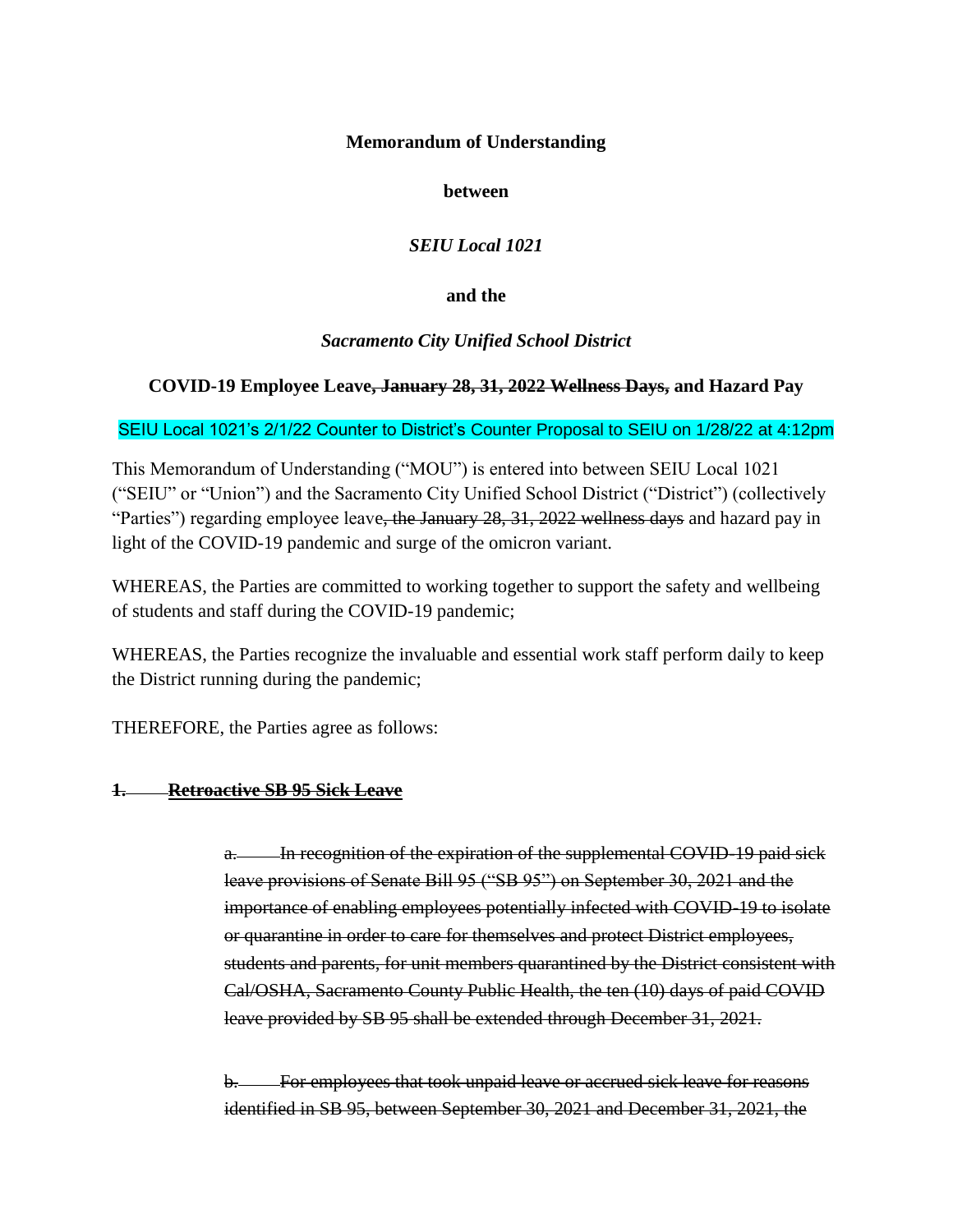District shall retroactively pay those employees for those days or restore sick leave banks with a cap of 10 days pursuant to a. above.

#### 2. **1. COVID-19 Leave for Employees.** Employees shall be provided a 10-day accrual of

COVID-19 leave effective January 1, 2021 through June 30, 2022 (not accumulative, thus employees are capped at a 10-day accrual for this category of leave). Employees shall be eligible for the COVID-19 leave established under this MOU if they fit into either of the following categories:

a. Employees quarantined by the District. For employees quarantined by the District, the District shall determine the quarantine period.

b. Employees who test positive for COVID-19 and provide the results of a positive COVID-19 test to the District.

For the remainder of the 2021-2022 school year and beginning January 1, 2022, any bargaining unit member who is required to quarantine or isolate for a demonstrated COVID related reason (e.g. COVID exposure and/or illness, caring for a COVID positive family member), may access shall have up to ten (10) days of District-provided COVID Supplemental Leave to use during that time period. This leave does not accrue or accumulate and is not available after the end of the current 2021-2022 school year. If the State of California or Federal Government institutes COVID-related leave legislation, that leave will supersede and replace the ten (10) days offered by the District to employees (and will not be subject to the date limitations within this MOU). If the State or Federal Government institutes a form of COVID leave that applies to any period between January 1, 2022 and the end of the school year, the days of District-provided COVID Supplemental Leave District issued COVID leave that an employee has been provided or has used will be deducted from the amount allotted by the federal government or the state. For example, if the state issues ten days of COVID leave and an employee has used two days of District-provided COVID Supplemental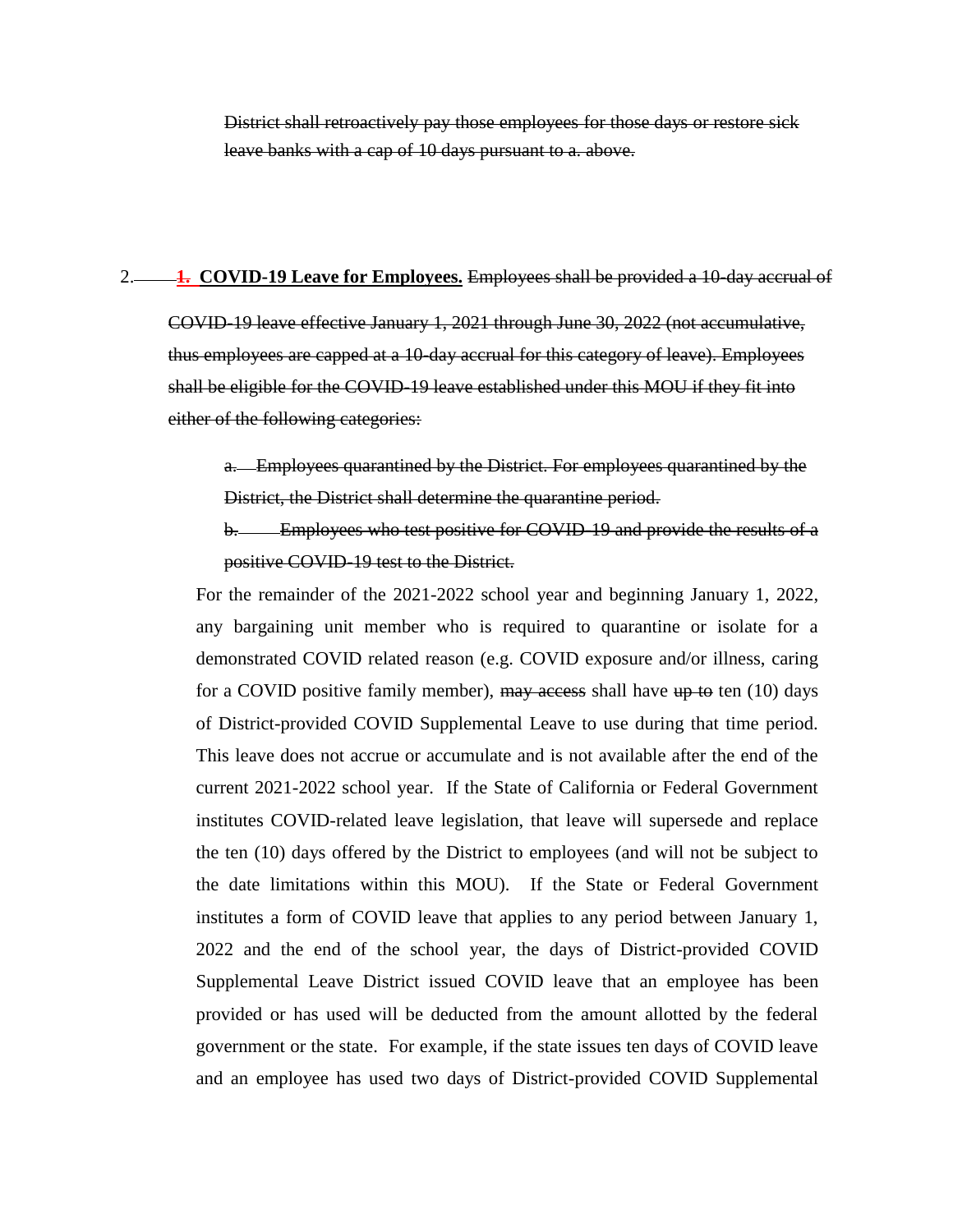Leave District-issued COVID leave, the two days used by the employee will be deducted from the ten state allocated days and the employee will have a total of eight days of COVID related leave available. If the State or Federal government institutes COVID-related leave during this same period and it is for less than ten (10) days, employees shall still have at least 10 days of COVID-related leave.

Nothing in this MOU shall supersede or conflict with Article 12 ("Leaves"), Section 12.13 ("Quarantine") in the parties' Collective Bargaining Agreement which states:

*Any employee absent from work due to quarantine enforced by public health authorities, but who is not personally sick, gets leave with full pay and the absence shall not be charged against accumulated or current sick leave credit. However, if the employee is sick and is under medical quarantine, the days of absence shall be counted against accumulated and current sick leave earnings. If the employee's illness develops after quarantine restrictions have been established, illness absence shall be charged against accumulated or current sick leave credit. A statement from a qualified physician or the public health authorities relative to the quarantine restrictions shall be required.*

#### **2. January 28, 31, 2022 Wellness Days**

a. To support the health and wellbeing of staff districtwide, January 28, 31, 2022 shall be Wellness Days for Union members scheduled to be on duty for the day. The Parties strongly encourage Union members to utilize the day to receive vaccinations and/or boosters and engage in self-directed learning on COVID-19 safety. The District shall distribute a list of locations to all employees where they may receive vaccination/booster shots.

#### **3. 2. Hazard Pay**

a. The District shall provide a one-time payment stipend to all bargaining unit employees who are fully vaccinated by January 31 February 28, 2022 in the amount of  $$3,000$750$  the pay period  $$1,250$  and will receive the stipend by June 30, 2022 March 31, 2022.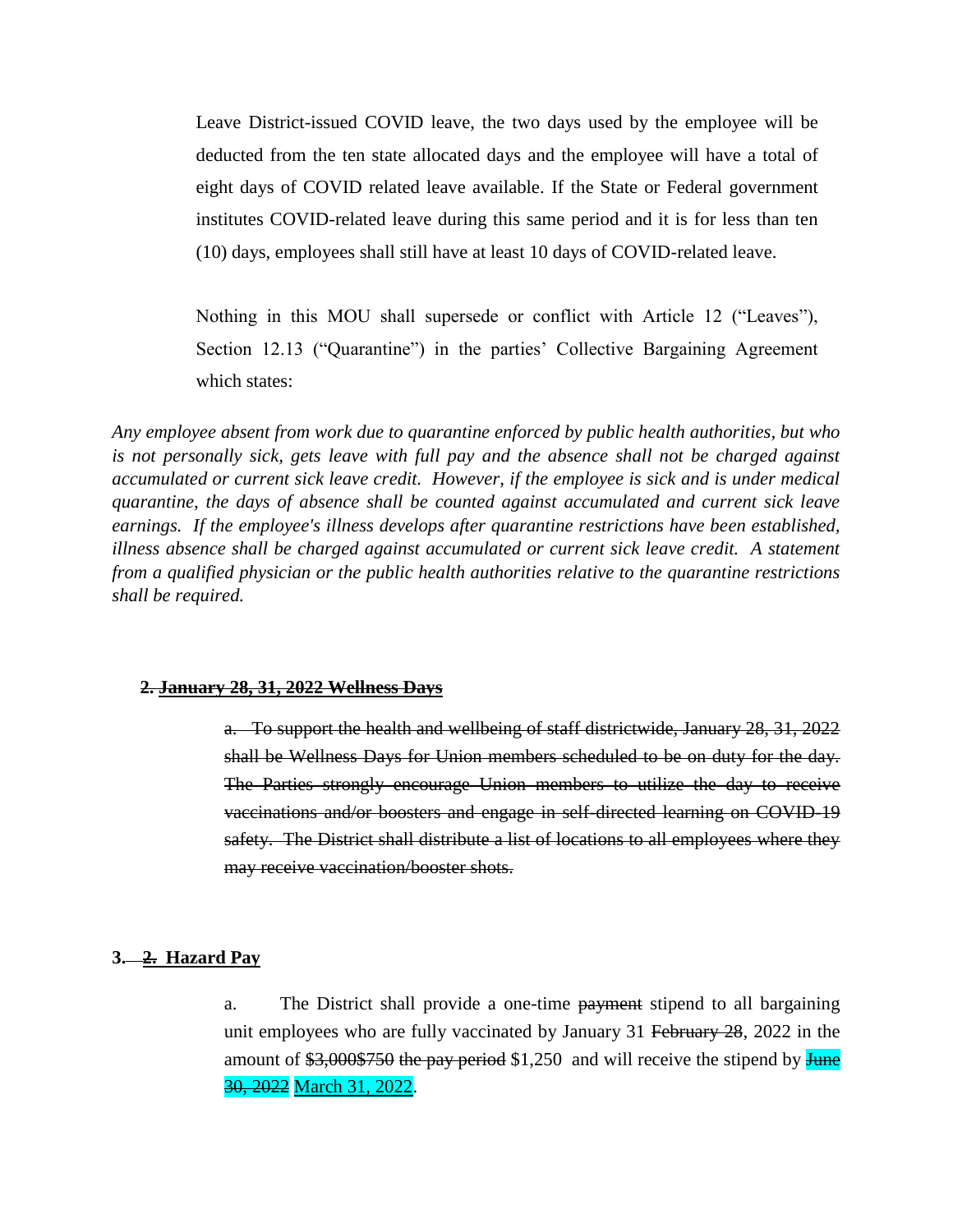The District shall provide a one-time stipend to all bargaining unit employees who are fully vaccinated by February 28, 2022 in the amount of \$500 and will receive the stipend by June 30, 2022 March 31, 2022. immediately following the execution of this agreement.

For purposes of this MOU, "fully vaccinated" means individuals who have received two doses of Moderna or Pfizer or a single dose of J&J.

## **4. 3. Friday and Monday Work**

The District shall provide a one-time stipend to all fully-vaccinated bargaining unit employees who work every Friday and Monday (or Tuesday following a holiday that falls on a Monday) beginning February 1, 2022 through June 30, 2022 in the amount of \$750 \$1,000 **\$1,214** and will receive the stipend by June 30, 2022.

The District shall provide a one-time stipend to all fully-vaccinated bargaining unit employees who work between 50% and 99% of all Fridays and Mondays (or Tuesdays following holidays that fall on a Monday) beginning February 1, 2022 through June 30, 2022 (or through the last date the District assigns the employees work this school year) in the amount of \$250 and will receive the stipend by June 30, 2022.

For purposes of this MOU, times spent on documented approved leaves and sick leaves will be considered time worked for purposes of the payment of the above one-time stipend.

**If the distribution of the abovementioned stipends does not amount to the District's overall projected cost of its 1/28/22 proposal (\$4,293,950), any excess amount shall be evenly distributed among bargaining unit employees in item 4 (employees who work every Monday and Friday between February 1 and June 30, 2022) such that the District pays to employees at least the cost of its 1/28/22 proposal.**

**4. Bus Drivers and Attendants and Nutrition Services**

The District shall provide a one-time stipend to all fully-vaccinated bargaining unit employees who serve as bus drivers and bus attendants and those who serve in the nutrition services department through June 30, 2022 in the amount of \$750 and will receive the stipend by June 30, 2022.